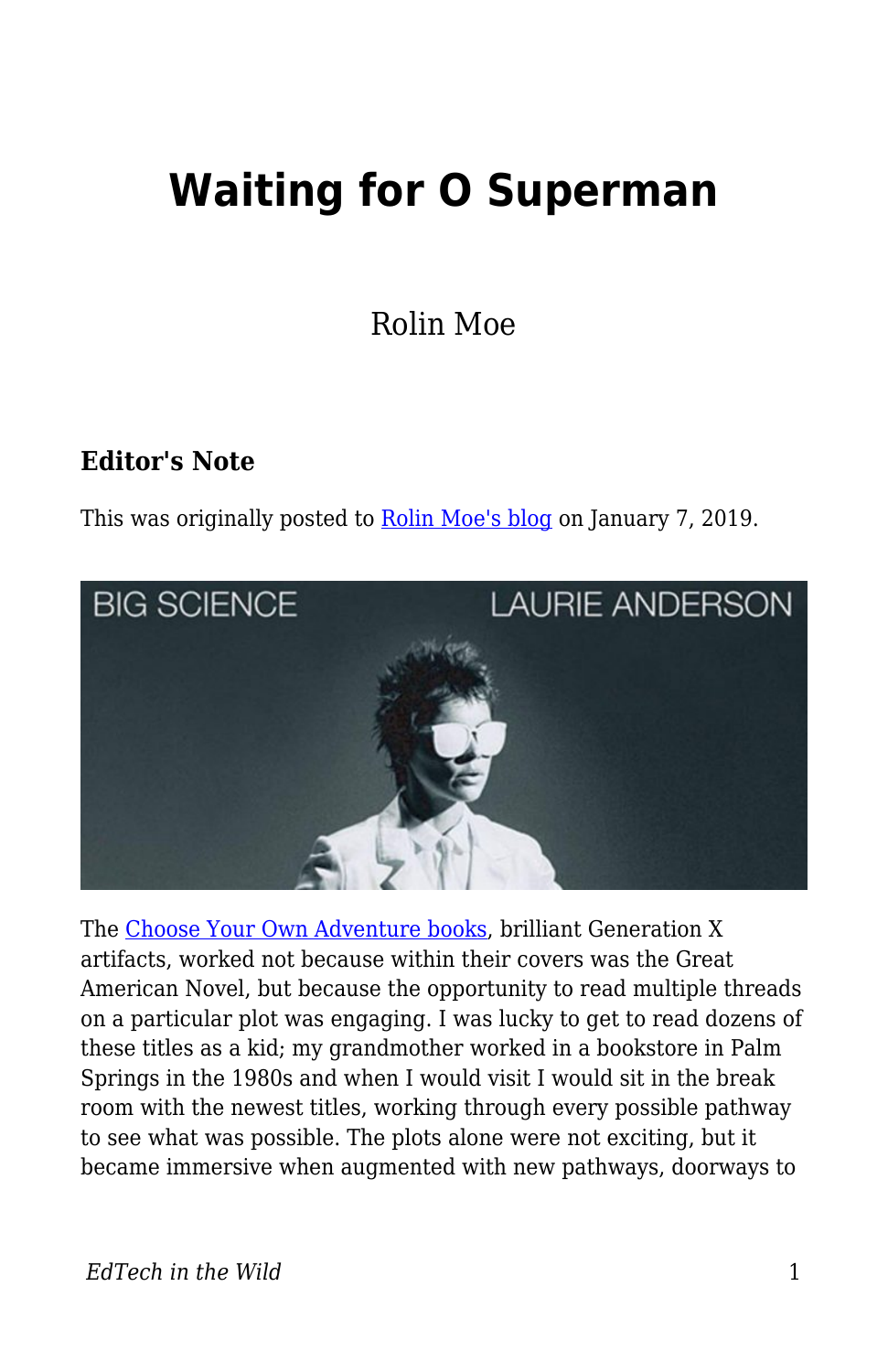nowhere, and doubling back to try again, and seeing if there was anything I had missed.

That bookstore is worth talking about. Bookland had [prime Palm](https://www.google.com/maps/place/S+Palm+Canyon+Dr+%26+E+Tahquitz+Canyon+Way,+Palm+Springs,+CA+92262/data=!4m2!3m1!1s0x80db1ba5a853f43d:0x45847921f476c668?ved=2ahUKEwjbv9TEq9zfAhXYITQIHXfjDYMQ8gEwAHoECAAQAQ) [Springs real estate, basically on the corner of Palm Canyon and](https://www.google.com/maps/place/S+Palm+Canyon+Dr+%26+E+Tahquitz+Canyon+Way,+Palm+Springs,+CA+92262/data=!4m2!3m1!1s0x80db1ba5a853f43d:0x45847921f476c668?ved=2ahUKEwjbv9TEq9zfAhXYITQIHXfjDYMQ8gEwAHoECAAQAQ) [Tahquitz](https://www.google.com/maps/place/S+Palm+Canyon+Dr+%26+E+Tahquitz+Canyon+Way,+Palm+Springs,+CA+92262/data=!4m2!3m1!1s0x80db1ba5a853f43d:0x45847921f476c668?ved=2ahUKEwjbv9TEq9zfAhXYITQIHXfjDYMQ8gEwAHoECAAQAQ) (now Tahquitz Canyon). During the middle of the 20th Century it was where vacationing celebrities would buy their relaxation reads, where the locals would get their magazines, and where Truman Capote would buy his daily newspaper. It served its community and watched the rise of Palm Springs from barren desert to modernist dreamscape. By the time I was thumbing through its CYOA case in the 1980s, the city was on a downward slope, and Bookland had big box competitors in the form of Super Crown and Brentano's. By the time a Barnes & Noble opened in Palm Desert at the turn of the century (primed to win the race of the big box stores), Bookland was a forgotten memory, long replaced by a T-shirt store. Choose Your Own Adventure books were by this time also an artifact of the past, considered by many to be a fad.

…it takes a lot of effort to develop a comprehensive story, and if every choice led to completely new events and outcomes the work required to produce such a volume would be prohibitive.

Today, Palm Springs has experienced a resurgence as a getaway destination, and the idea of Choose Your Own Adventure has new life thanks to *[Black Mirror: Bandersnatch](https://en.wikipedia.org/wiki/Black_Mirror:_Bandersnatch),* the newest Black Mirror draped in nostalgic retro fashion as well as what many believe is a pilot run for more interactive television (and the data mining that comes with using platforms in our day and age). The *Bandersnatch* story is enjoyable…follow the game designer through the struggles of bringing a game to market and how that experience branches out to address themes like free will. There isn't really free will though, as most of the choices push you back to the predominant plot line. And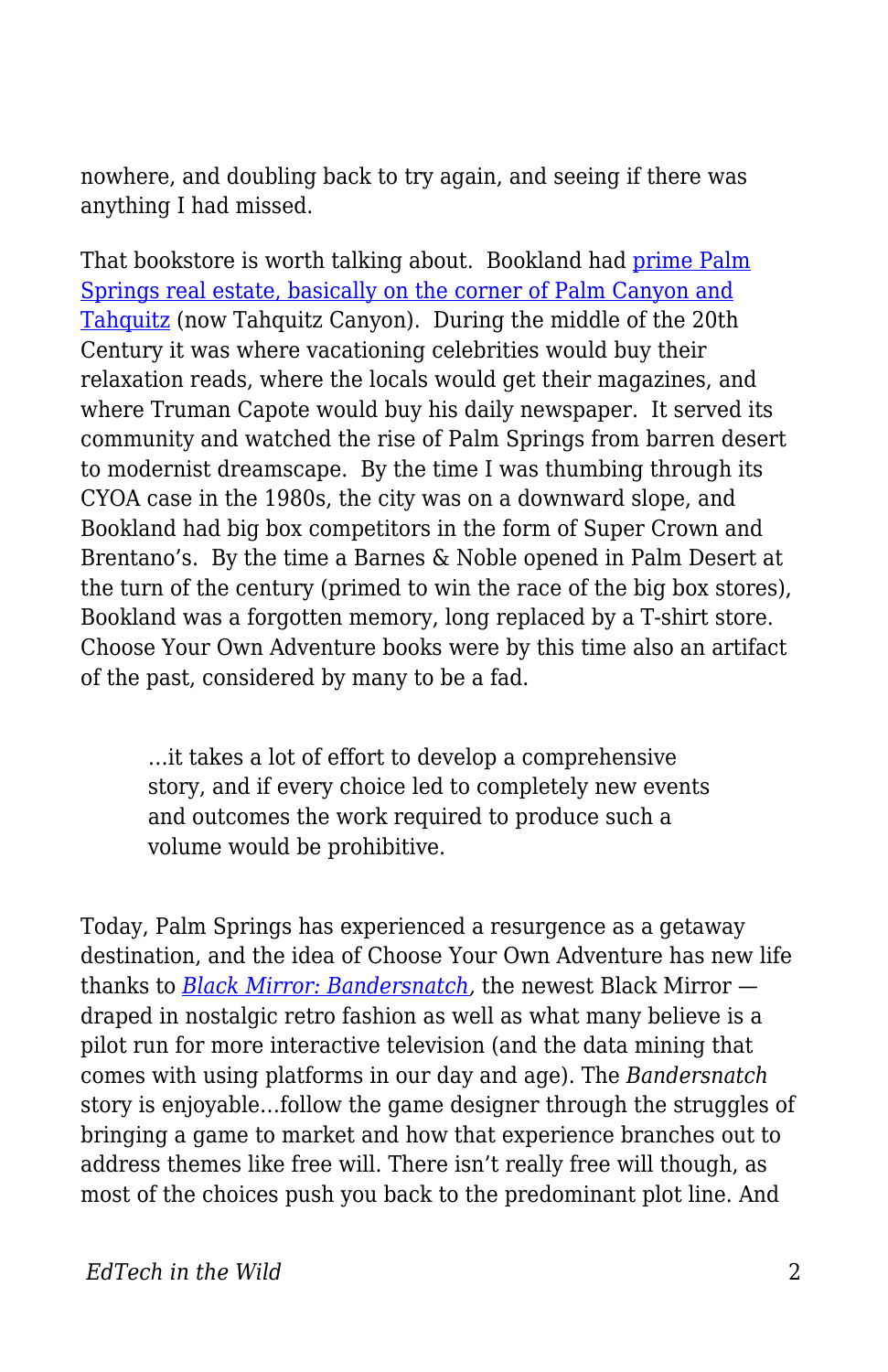that makes perfect practical sense; it takes a lot of effort to develop a comprehensive story, and if every choice led to completely new events and outcomes the work required to produce such a volume would be prohibitive. CYOA books that consisted of <150 large font pages (and scattered images) would push people back to a handful of main plot lines, and they only required an author or small author team working entirely in text and drawing. I want *Bandersnatch* to take me to entirely different places based on my wholly unique choices rather than throwing me a cutesy Easter egg if I stumble somewhere the right way, but to produce and manage that much footage would currently be nearly if not completely impossible.

When *Bandersnatch* went live, I tracked my progress through the story the first time (including the times Netflix pushed me to go back and try things again), then immediately went back to the beginning and took entirely new pathways. It was not a disappointment to find out that some of the choices did not matter to the outcome; that was no different from the books of my childhood. It was only a disappointment that there were not more opportunities to follow the story in the same way I was disappointed when every page of one of my dog-eared CYOA books had been discovered and followed.

Part of the reason Choose Your Own Adventure worked was because it was its own enclosed story controlled by an authorial voice focused on the cohesion of plot and path, but it also worked because of that promise of the unknown, of forging pathways and getting to go back again and try again. One of the criticisms against *Bandersnatch* is that it is a gimmick, and if you were to just tell the story there would be nothing to drive the action or audience interest. Does *Black Mirror: Bandersnatch* hinge on a gimmick? Sure. So does *Memento*, [Christopher Nolan's early 21st Century film about a guy without a](http://chrisnolan.wikia.com/wiki/Sammy_Jankis) [functioning short-term memory](http://chrisnolan.wikia.com/wiki/Sammy_Jankis) whose story is told from end to beginning. Neither experience is about the story as much as it is about engaging something traditional from a unique perspective, combining the authorial road map with the individual's sense of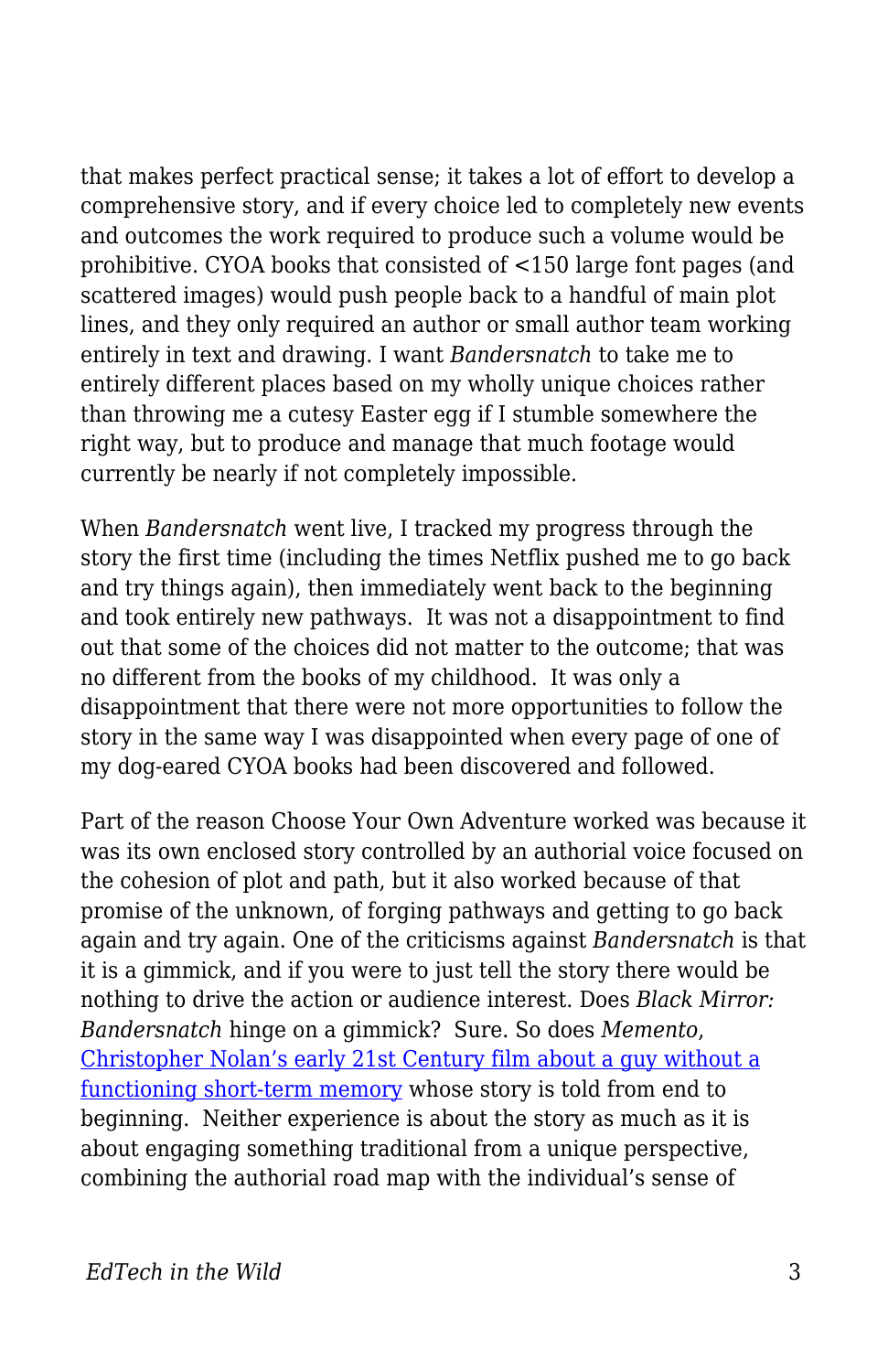adventure. *Bandersnatch* is a streaming media version of the book structure, like a video game but on a television service, somewhat clunky but better than what has been tried before.

The capabilities of the technology have not hindered the societal expectations of viewers and pundits. The Black Mirror audience, waiting for new content since the Season 4 launch in late December of 2017, lit social media ablaze before any announcements or advertising (?) a new title, [having found a deleted tweet in November 2018](https://www.indiewire.com/2018/12/black-mirror-season-5-release-leaks-fan-theory-1202024800/) [referencing a Black Mirror launch](https://www.indiewire.com/2018/12/black-mirror-season-5-release-leaks-fan-theory-1202024800/) on December 28. From that point, speculation ran rampant and any potential information on new Black Mirror was analyzed, dissected, deconstructed, reconstructed, and published for others to analyze, dissect and deconstruct. It was not until December 19 that Netflix started their advertising campaign, adding to an already overwhelming tempest of hype.

There's an elephant in this room: since the *Bandersnatch* launch, much of the 'future of television' stories are about the ability for Netflix to mine the data of viewers and their choices, using that information to tailor on-demand content mid-show. Many have noted the irony of tech dystopian *Black Mirror* as the trial balloon for data mining television streaming. After a month of breathless anticipation and a day of textual analysis, the conversation is about the tech and Netflix platform, which many have argued is what brought the episode down from what it could be. A good but not great Black Mirror episode is now the conduit for invasive technology.

When [tech] fails to meet expectations, there are \*always\* mitigating circumstances to blame, and the media landscape moves onto the next hype machine to float before it crashes down.

This is where I can't get *[Like Netflix, but for Education](https://techcrunch.com/2018/12/19/kahoot-netflix-accelerator/)* out of my head, the trope of EdTech marketing/hype/fluff that accompanies the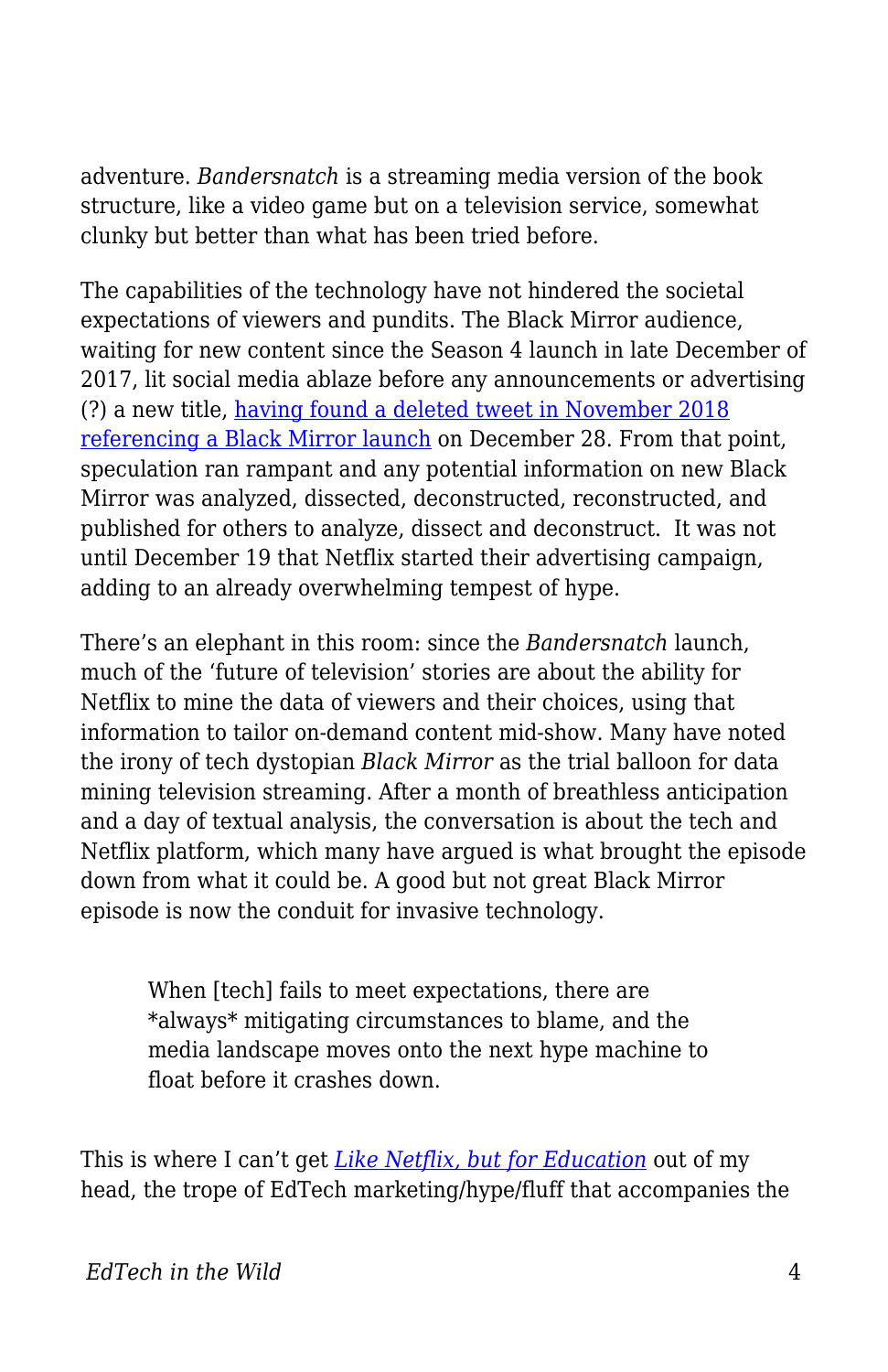newest innovation in the world of higher education. MOOCs or blockchain or the Internet of Things or iPads in schools or personalized learning get breathless coverage upon launch but never meets the expectations. Most of this EdTech is built on existing research but presented as a novelty or a serendipitous happening. When it fails to meet expectations, there are always mitigating circumstances to blame, and the media landscape moves onto the next hype machine to float before it crashes down.

We can't separate Charlie Booker and the *Black Mirror* show from Netflix and the technology platform funding his work and running the adaptive viewing software. But I don't want a month of show hype to lead to a day of show analysis and then months of tech hype counterbalanced by tech criticism. We were excited for *Bandersnatch* because we were excited for another story from the lens of *Black Mirror*, in the same way I was excited every time I visited Bookland to see what new Choose Your Own Adventure titles had been released. In education, we are excited to lead people into experiencing things and ideas they don't yet know they love. How can we bring our focus back to building remarkable opportunities for learning instead of being caught up in the endless hype cycles?

Jean Lyotard wrote in *[The Postmodern Condition](https://monoskop.org/images/e/e0/Lyotard_Jean-Francois_The_Postmodern_Condition_A_Report_on_Knowledge.pdf)* that the technological revolution would largely render formal education redundant because the whole of the world's knowledge would be accessible by anyone who could access a computer terminal (he noted that teachers would not be lost in this new paradigm because someone would need to teach people how to use computer terminals). This did not happen, partly because instruction is vital to a learning environment and partly because knowledge is not so cut and dry that it could end up sterilized in a platform. But the hype still pushes us in that direction. The most frequently chosen pathway today argues that the world's knowledge can be accessed by computer and therefore formal education is redundant, but the computer does not function as anticipated and the removal of facilitation and development for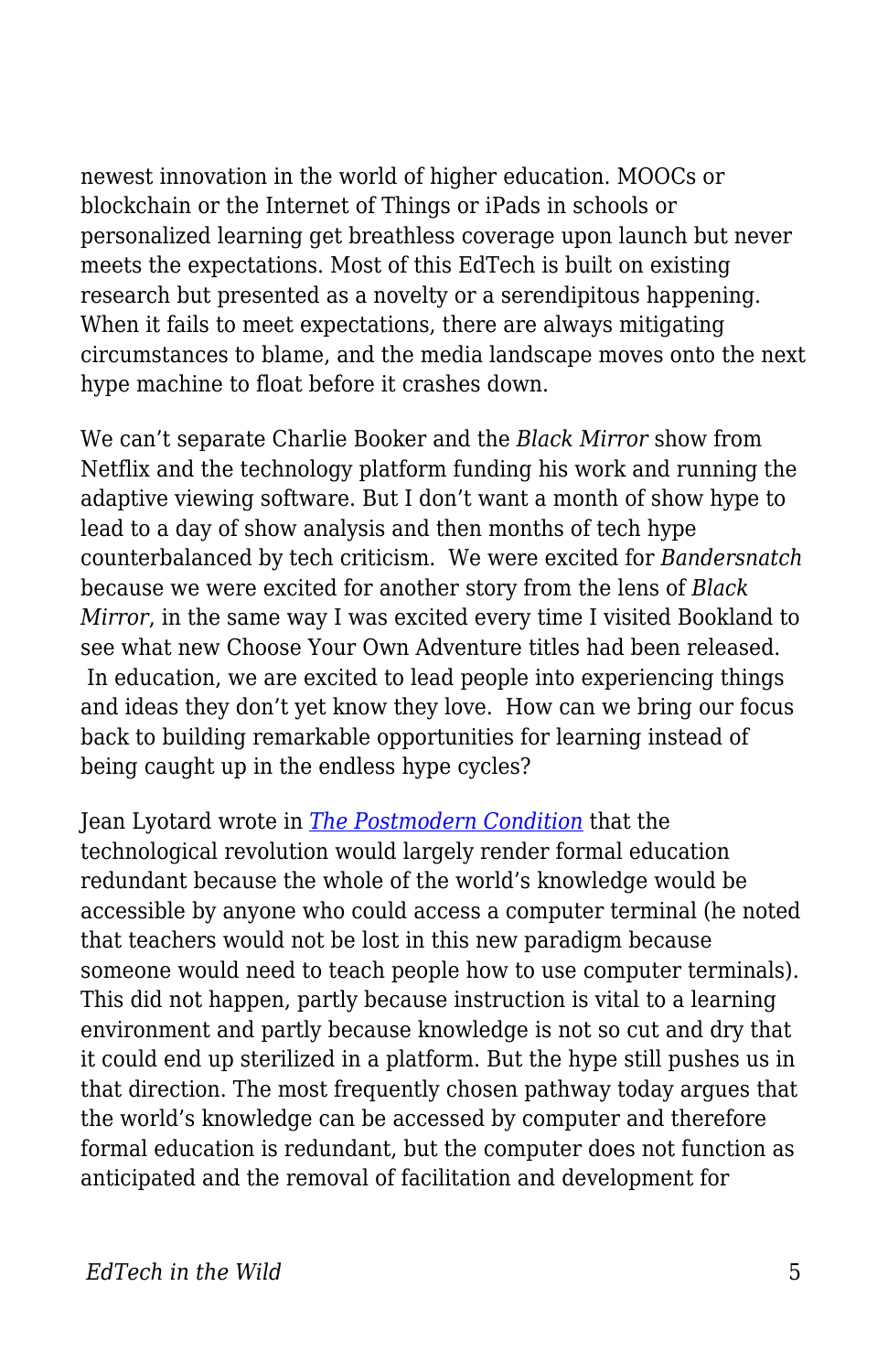learners makes the Internet experience one of consumption briefly highlighted by decontextualized curiosities. A pathway forward for technology, media and education needs to embrace that we cannot do it all, but we can use our history to do teaching and learning in a way to not only introduce but inspire and engage.